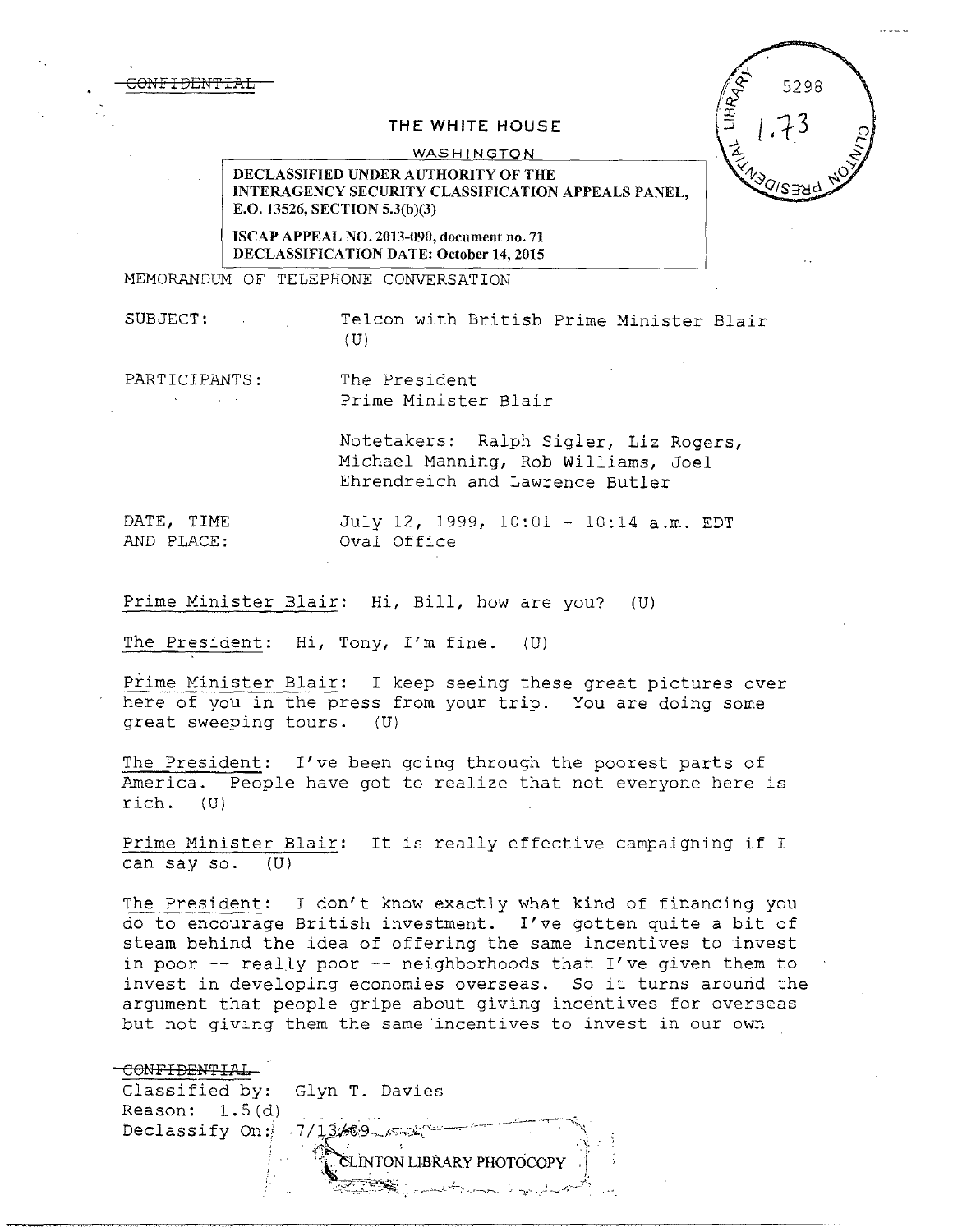$\text{CONF}$ TDENTTAL  $\text{-}$  2

rural and poor areas and Indian reservations. It's getting a pretty good reaction. (U) E.O. **13526, section l.4(b)(d)** 

Prime Minister Blair: Interesting. Now, on the Irish issue -here's where we are. /

The President: Yes, I agree.  $\mathcal{L}$ 

Prime Minister Blair:

 $\bar{z}$ 

 $\mathcal{F}_{\text{tot}}$ 

**E.O. 13526, section 1.4(b)(d)**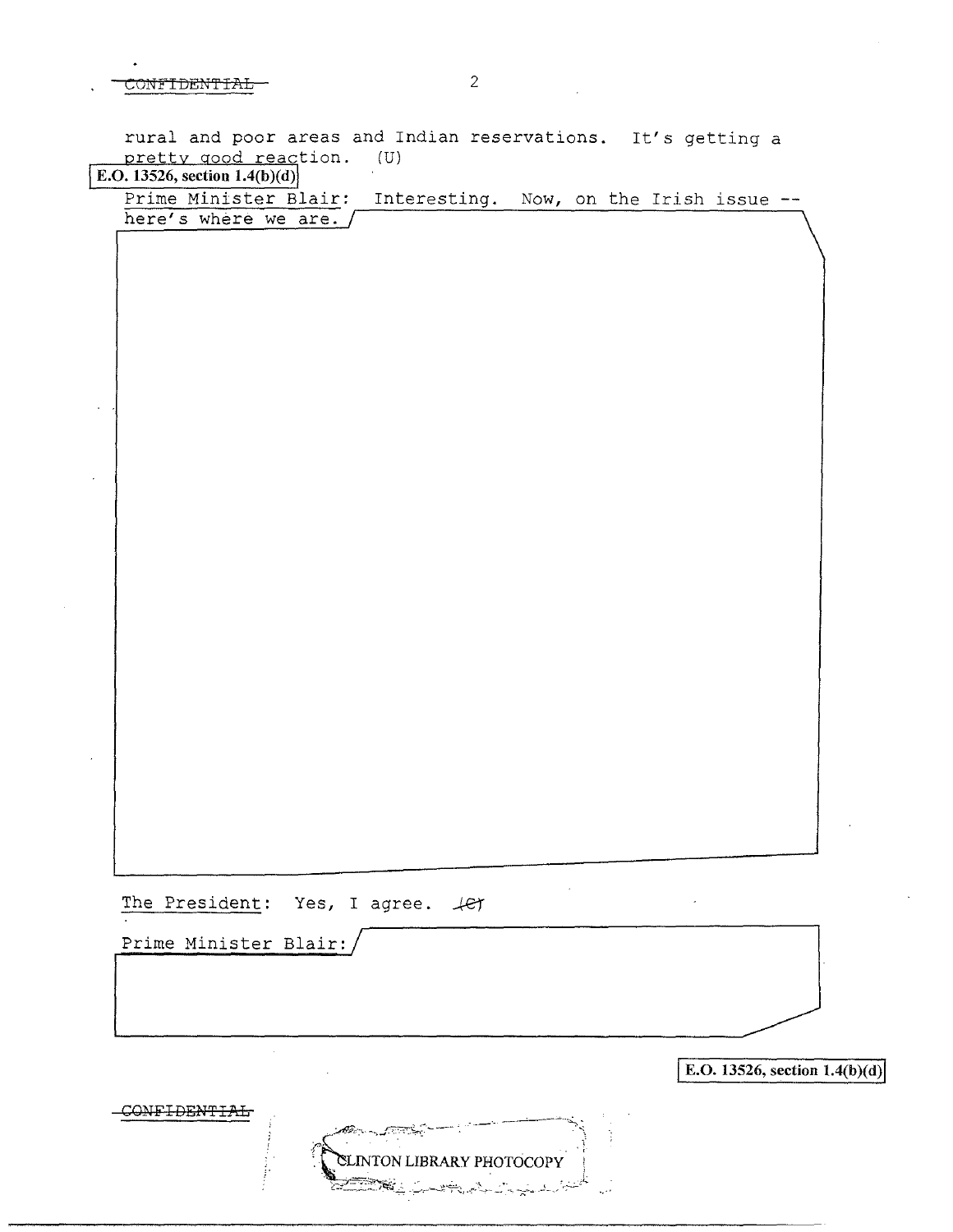## CONFIDENTIAL

The President: What does the Good Friday Accord say on the timing of prisoner releases? (C)

Prime Minister Blair: It says that it's in the hands of the body that deals with prisoner releases and should run up to May 2000. But it also says that decommissioning should run to May 2000 as well.  $\int$ 

E.O. 13526, section 1.4(b)(d)

The President: Yes. +et

Prime Minister Blair:

The President: I got nowhere with Hume on SDLP after I talked with you. So I don't know if I can nose around there again. œ

Prime Minister Blair:/

The President: Adams is still holding out the position that nobody else should be in the executive even if it is all their fault. Let

Prime Minister Blair:

<del>CONFIDENTIA</del>

E.O. 13526, section 1.4(b)(d)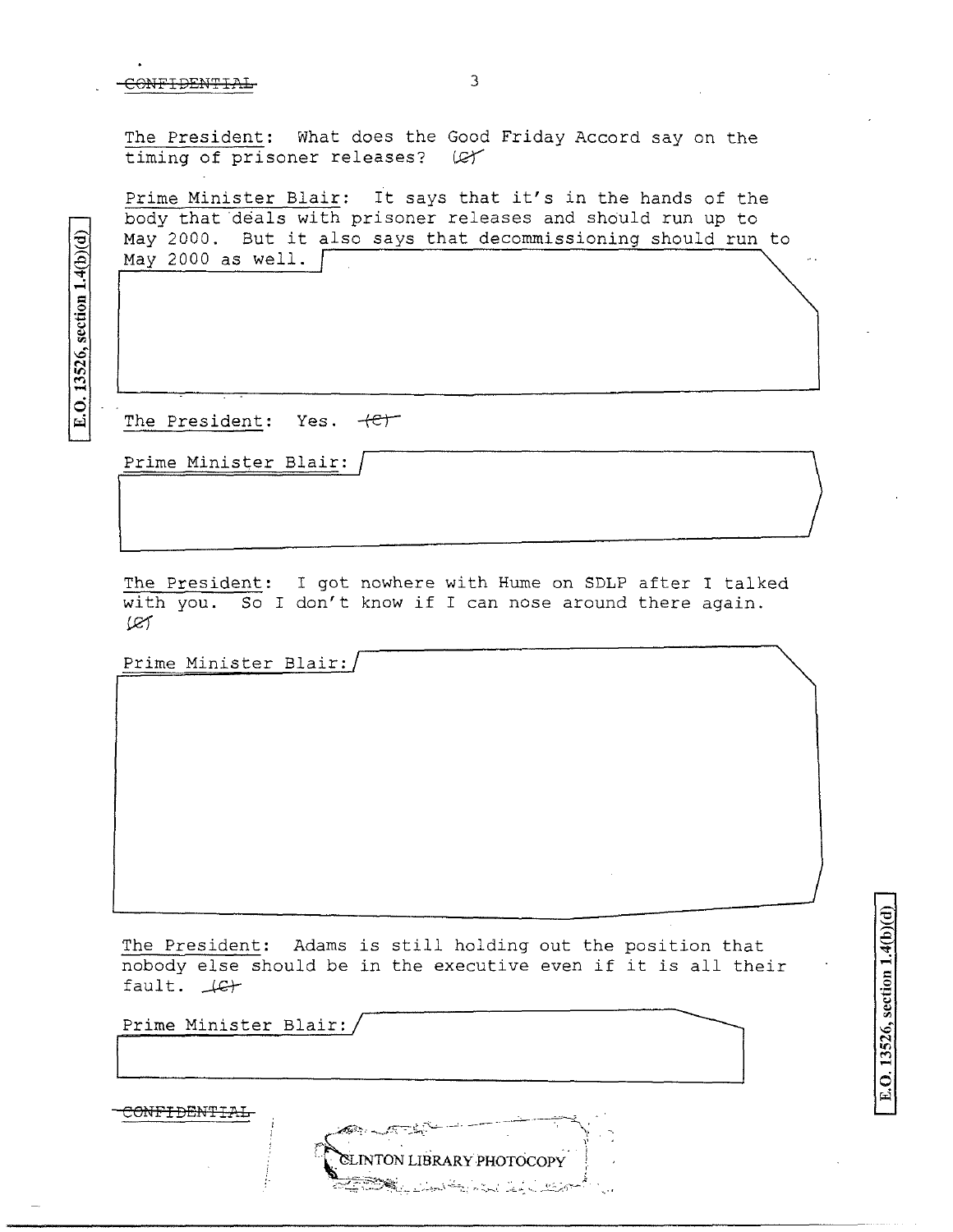$E.D. 13526, section 1.4(b)(d)$ 

. The President: Yes, I agree with that but I don't know what that does for you on the other side.  $\text{4er}$ 

Prime Minister Blair: I don't know either for the minute.

 $+e$ 

The President: Yes, well I'll look at what is... I think the IRA might give some kind of commitment that there would be a statement after July 15.  $\sqrt{C}$ 

Prime Minister Blair:

CONFIDENTIAL

 $\rm SLINTON$   $\rm LIBRARY$   $\rm PHOTOCOPY$ 

**E.O. 13526, section 1.4(b)(d)**